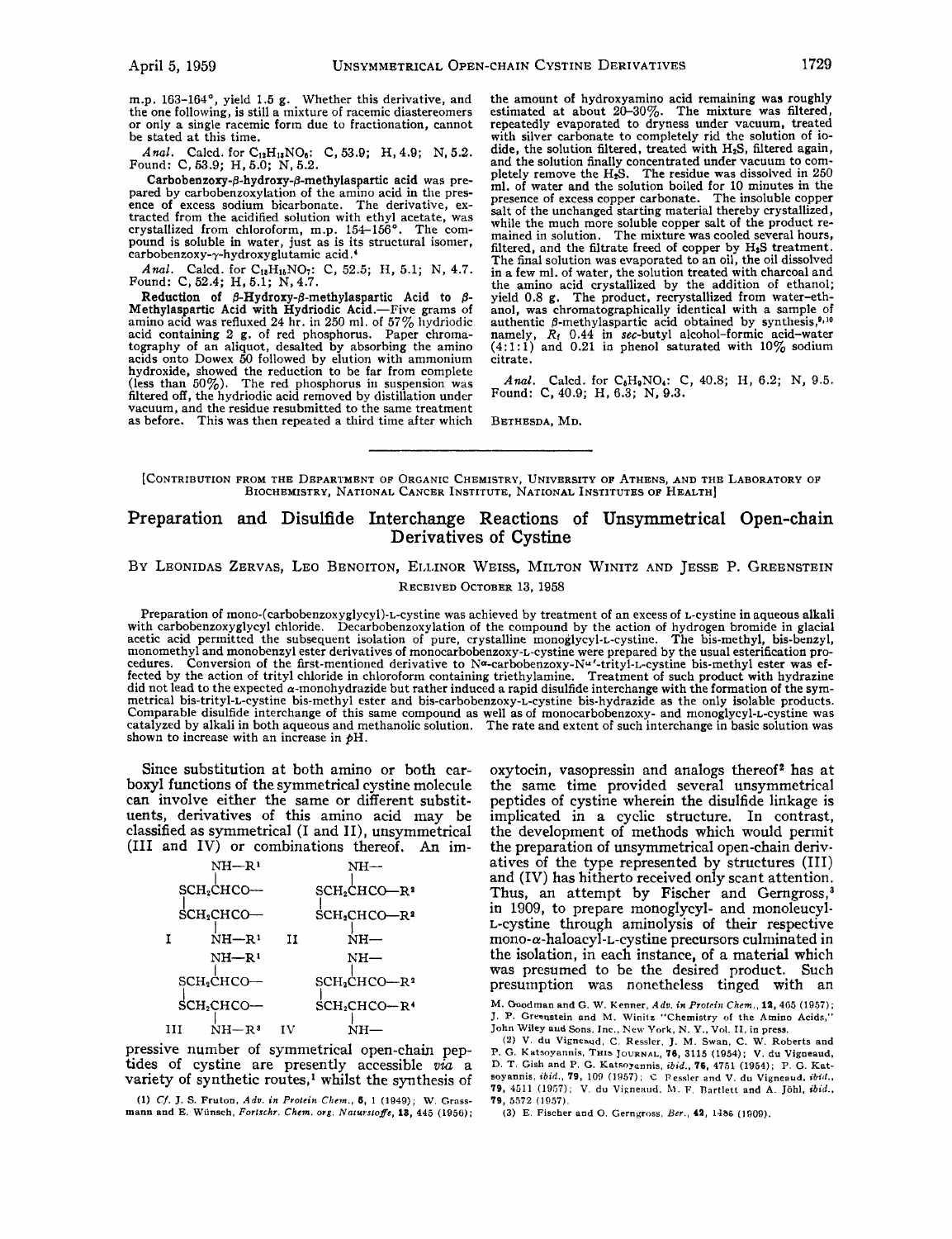element of doubt since the amorphous physical appenrancc of the isolated materials, as well as the marked deviation of their elemental analytical valucs from the calculated valucs, led to the admitted conclusion that each was grossly contaminated; that the synthesis did not rigorously follow the expccted course was indicated by the fact that free cystine could be isolated from the reaction mixture in appreciable amount, a phenomenon which was ascribed to the hydrolysis of the reactant  $\alpha$ -haloacylamino acid. No successful synthesis of an unsymmetrical open-chain peptide of cystine has been reported since this early but somewhat unrewarding effort. The present investigation was undertaken with the primary purpose of ultiniately developing a method that would permit the synthesis of peptides of this latter type.

#### Results and Discussion

Preparation of Optically Pure L-Cystine.--For the synthesis of cystine derivatives employed in the present study, it was deemed essential that optically pure preparations of L-cystine be utilized as an initial reactant. Although the asymmetric hydrolytic action of hog renal acylase I on an epimeric mixture of the bis-acetyl derivatives of DL- and meso-cystine may be employed in the convenient preparation of several grams of optically pure *L*-cystine as well as its *D*- and *meso*-stereomers,<sup>4</sup> such method is not applicable for the purpose at hand since it does not permit the practicable preparation on a laboratory scale of the several hundred grams of L-cystine here required. Further, currently available commercial preparations of L-cystine do not suffice as these almost invariably reveal specific rotation values which are lower than the generally accepted value of  $-212^{\circ}$  (in *N* HCl). Inasmuch as such commercial samples usually will react with D-amino acid oxidase but nonetheless possess elemental analytical values which are generally correct (if incorrect, the impurity which is generally tyrosine can be removed by crystallization procedures), it becomes plausible to assume that the oxidase reacting contaminant is, for the most part, a mixture of D- and mesocystine. Since these latter compounds are oxidized quantitatively albeit slowly by D-amino acid oxidase, a possible approach to the elimination of such contaminants from commercial L-cystine preparations is afforded.

With the above in mind, Dr. W. K. Paik in this Laboratory developed a method for the large scale preparation of optically pure L-cystine. Toward this end, a sample of commercially-available Lcystine  $((\alpha)^{25}D - 205^{\circ}$  in 1 *N* HCl) was selected at random. To 300 mg. of this material, suspended in 1.5 ml. of 0.1 *M* sodium pyrophosphate buffer at PH 8.5 and **38"** in a Warburg respirometer provided with a 20 $\%$  potassium hydroxide solution in the center well, was added from the side-arm 0.5 ml. of a solution of 100 **mg.** of lyophilized renal D-amino acid oxidase. Oxygen consumption began immediately and was still continuing in nearly linear fashion after 7 hours, **at** which time nearly  $5 \mu M$ . of oxygen had been absorbed; further incu-

**(4 R Marshall,** M **Winitz** *S* M. **Birnhaum and** J **P Greenstein, IS JOURNAL, 79, 4198** (1957)

bation was deemed unnecessary. Instead,  $100 g$ . of the L-cystine preparation was treated at pH *8.5*  with renal D-amino acid oxidase in a manner analogous to that previously utilized<sup>5</sup> to secure a variety of optically pure L-amino acids from the corresponding racemates. Analytically pure Lcystine with an  $\left[\alpha\right]^{25}D - 215^{\circ}$  (1% in 1 NHCl) was ultimately isolated from the digest in high yield; the oxidation by the enzyme of the D-cystine and of the p-half of the meso-cystine present evidently led to the formation of products soluble in the solvents employed. That the product possessed an optical purity which was greater than 99.9% was attested to upon its treatment with D-amino acid oxidase in the usual fashion.6

Disulfide Interchange in Unsymmetrical Openchain Cystine Derivatives.—Recent studies<sup> $7-9$ </sup> have demonstrated that disulfide interchange of cystine and its derivatives may occur in neutral, basic and strongly acidic solution. It was under such conditions that Ryle and Sanger<sup>8</sup> could demonstrate the forination of **mono-(dinitropheny1)-cystine,**  which was measured photometrically, from the interaction of cystine and bis-(dinitropheny1) cystine. These same investigators also established that the disulfide interchange between the lastmentioned compound and cystinyl-bis-glycine led to the production of **mono-(dinitropheny1)-cystinyl**glycine. The rate and extent of interchange in basic solution was shown to increase with an increase in  $\phi$ H. These findings, in addition to the results reported herein, tend to explain in part the unsatisfactory results obtained by Fischer and Gerngross<sup>3</sup> in their attempt to secure unsymmetrical peptides of cystine, as well as some of the difficulties which might be encountered during syntheses directed toward conipounds of this type.

The key intermediate upon which the present study was based was monocarbobenzoxy-Lcystine (VI), formed by the interaction of a large excess of L-cystine (V) with carbobenzoxy chloride under Schotten-Baumann conditions; isolation of the monoacylated derivative required adjustment of the  $pH$  of the reaction mixture to 6, removal of the highly insoluble excess cystine by filtration, readjustment of the pH of the filtrate to **3.2,** and recovery of the deposited monocarbobenzoxy-Lcystine.4 Esterification of the latter product (VI) with methanolic HC1 and with benzyl alcohol in the presence of  $p$ -toluenesulfonic acid yielded the corresponding bis-methyl ester hydrochloride (VII, R = CH<sub>3</sub>, X = HCl) and bis-benzyl ester *p*toluenesulfonate (VII,  $R = CH_2C_6H_6$ ,  $X = p$ - $CH_3C_6H_4SO_3H$ ) derivatives, respectively.<sup>10</sup> Treat-(5) J. **R. Parikh,** J. **P. Greenstein,** M. **Winitz and** *S.* M. **Dirnhaum,** 

*ibid., 80,* **953 (1958).** 

(6) **A. hleister,** I,. **Levilltow, R. B. Kingsley and** J. **1'. Greenstein,**  *J. Aid. Chmn.,* **192,** *535* **(1951).** 

(7) F. Sanger, *Nature*, **171**, 1025 (1953).

(8) **A.** P. **Ryle and I'. Sanger,** *Biochrnt. J., 60, 535* **(1955).** 

(9) R. E. **Benescli and R. Benescli. THIS JOURNAL, 80,** 1006 (1958). (10) Under controlled conditions, the monomethyl and monobenzyl **ester derivatives of monocarbohenzoxy-L-cystine may also he procured. Since the monomethyl ester derivative liberates one** mole **of carbon**  dioxide as measured by the Van Slyke manometric ninhydrin-CO<sub>2</sub> **procedure, and since it is susceptible to oxidative deamination by**  *Crolnlus adanra?tlrus* **L-amino acid oxidase, the methoxycarhonyl group**  is presumably attached to the  $\alpha$ -carbon atom which bears the N-acyl **substituent. A like structure is here tentatively assigned to the** mono**benzyl ester derivative on the basis of analogy.**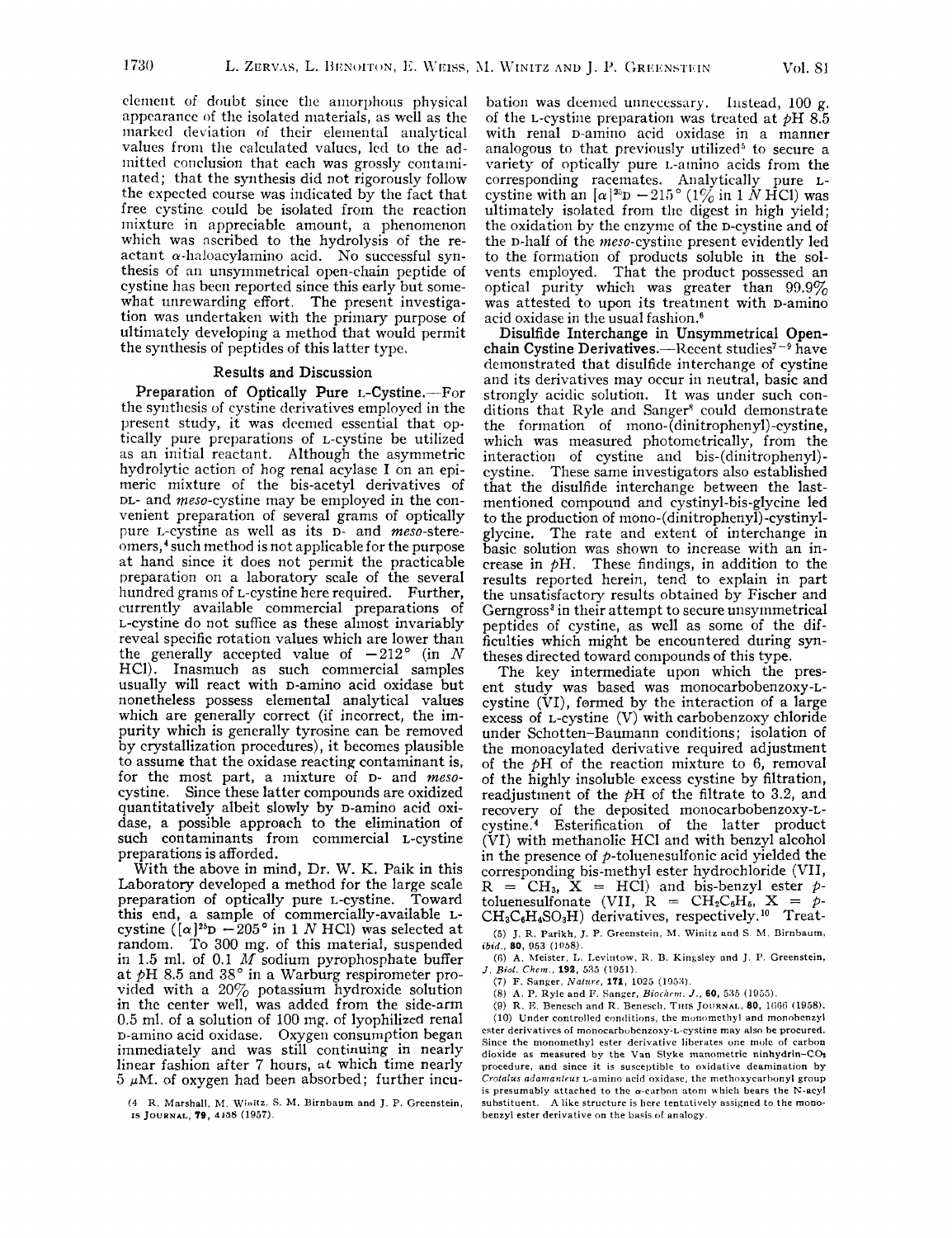

ment of VII with trityl chloride and triethylamine in chloroform solution<sup>11</sup> led, in turn, to the pertinent bis-ester of **N"-carbobenzoxy-N"'-trityl-L-cystine**  (VIII). An attempt to prepare the corresponding  $\alpha$ -monohydrazide by the interaction of VIII with several equivalents of hydrazine in methanolic solution proceeded, instead, with the rapid deposition of bis-trityl-L-cystine bis-ester<sup>12</sup> (XI,  $R = CH_3$ ) or  $CH_2C_6H_6$  in nearly quantitative amount; concentration of the mother liquors permitted the subsequent isolation of **bis-carbobenzoxy-L-cystine**  bis-hydrazide (XII). The action of hydrazine had apparently triggered a disulfide rearrangement between two molecules of VI11 to yield one molecule each of the symmetrical compounds XI and XII. That the reaction was base-catalyzed was evidenced by the fact that precipitation of the bis-trityl-Lcystine derivative XI could alternatively be induced by the addition of only a trace of either hydrazine or alkali to a methanolic solution of VIII. Analogous disulfide interchange was revealed by monocarbobenzoxy-L-cystine (VI) which, after treatment with diethylamine in aqueous solution for two hours, was converted to a mixture of free cystine (IX) and **bis-carbobenzoxy-L-cystine**  (X) to the extent of some  $40\%$ ; under the less alkaline conditions imposed by an aqueous solution of VI adjusted to  $pH$  7.5 with sodium carbonate, some three days were required for only **25%** of VI to undergo comparable rearrangement. On the other hand, no detectable interchange was noted at pH **6.5** after five days of storage. These results are not only reminiscent of the alkali-catalyzed disulfide interchange described by Ryle and Sanger<sup>8</sup> with the dinitrophenyl derivatives of cystine, but also explain the large amount of cystine formation noted by Fischer and Gerngross<sup>3</sup> during the aminolysis of mono- $\alpha$ -haloacylcystine. In any event, the findings indicate that the successful synthesis of unsymmetrical open-chain peptides of cystine is contingent upon the establishment of reaction conditions which would not be conducive to rearrangements about the disulfide linkage.

(11) **L. Zervas and D.** M. **Theodoropoulos. THIS JOURNAL. 781 1359 (1956).** 

**(12)** No **conversion of the ester moiety to a hydrazide group occurs**  under these conditions in consequence of the steric hindrance imposed **by the bulky trityl substituent."** 

**Preparation of Monoglycyl-L-cystine.—As a first** approach to the synthesis of unsymmetrical openchain peptides of cystine, conditions comparable to those employed for the synthesis of monocarbobenzoxy-L-cystine were investigated. Thus, the treatment of an excess of L-cystine with carbobenzoxyglycyl chloride in aqueous dioxane under alkaline conditions permitted the ultimate isolation of pure **mono-(carbobenzoxyglycy1)-L-cystine.** Decarbobenzoxylation of the latter by the action of anhydrous hydrogen bromide in glacial acetic  $acid<sup>13</sup>$  yielded the desired glycyl-L-cystine in addition to a small amount of free cystine<sup>14</sup> which could be readily removed through fractional crystallization. Although such route made available for the first time a pure, crystalline unsymmetrical open-chain peptide of cystine, its application to the synthesis of peptides of more diverse structure is admittedly limited. Other approaches were therefore explored. Toward this end, an attempt was made to prepare monoglycyl-Lcystine *via* both the **dicyclohexy1carbodiimide-l6**  and the mixed anhydride-16 mediated condensation of carbobenzoxyglycine with monocarbobenzoxy-L-cystine bis-benzyl ester, followed by removal of the blocking substituents from the intermediate **NQ** - carbobenzoxy - *Na'* - carbobenzoxyglycyl- L - cystine bis-benzyl ester with hydrogen bromide in glacial acetic acid.<sup>13</sup> Such effort culminated in the isolation of only small amounts of impure intermediate and final products. Alternative routes have not been hitherto investigated.

#### Experimental

**I.** Stereochemical Purification **of** Commercial **L-Cystine**  *via* the Action of **D-Amino Acid Oxidase.**-One hundred

(13) D. **Ben-Ishai and A. Bcrger,** *J.* **Org.** *Chcm.,* **17, 1564 (1952); G. W. Anderson, J. Blodinger and A.** D. **Welcher, THIS JOURNAL, T4, 5309 (1952); R. A. Boissonnas and G. Preitner.** *Hclu. Chim.* **Ada. 86, 875 (1953);** D. **Den-Ishai.** *J.* **Org. Chcm., 19, G2 (1954).** 

(14) **Such occurrence provides another example** *ol* **disulfide interchange in strongly acidic solution. This reaction might perhaps be avoided by using p-toluenesulfonic acid as the decarboxylation agent (c/, E. Taschner and I3. Liberek, IVth International Congress of Biochemistry, Supplement to International Abstracts of Biological Sei-**

**euces, Vienna, 1058, p. 1. (15) J. C. Sheehan and 0. P. Hess, THIS JOURNAL.** *77,* **1067 (1955); J. C. Sheehan,** M. **Goodman and G. P. Hess,** *ibid.,* **78,** 1367 **(1956).** 

**(16) J. R. Vaughan and R. L. Osato.** *ibid.,* **74, 676 (1952); R. A. Boissonnas,** *Hclu. Chim. Ada.* **34, 874 (1951); T. Wieland and H. Bernhard, Ann., 675, 190 (1961).**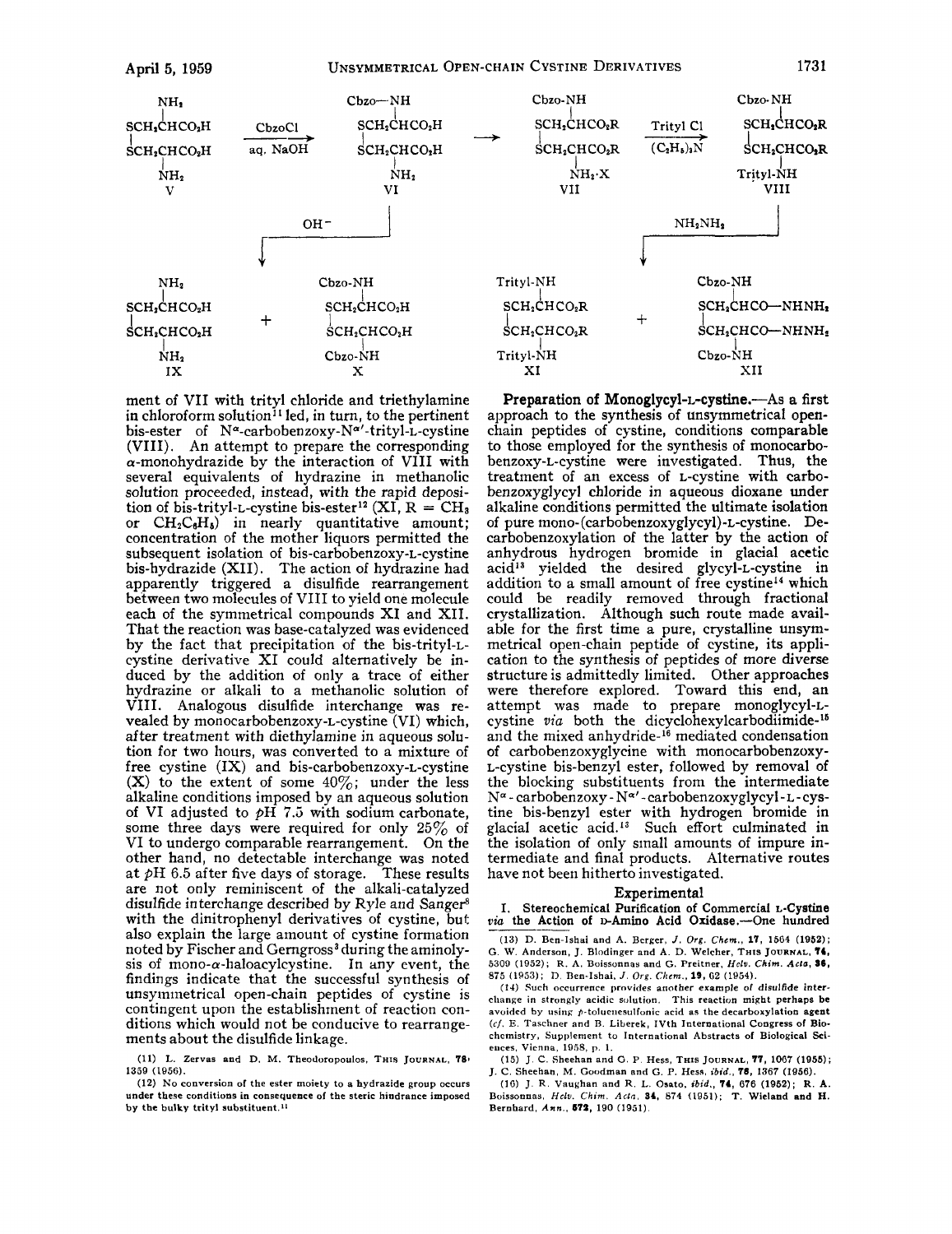grains of the L-cystine sample ( $\alpha$ <sup>25</sup>p  $-205^\circ$  in 1 *N* HCl) is suspended in 3 liters of water and just brought into solution by the addition of **2** *N* N,iOH. The pH is adjusted to **8.5** by treatment with **2** *N* HC1 and the total volume brought to **4**  liters with water. To this mixture is added *2* liters of *0.33 M* sodium pyrophosphate buffer at pH **8.5** and the whole tnixed; some cystine precipitates at this point, but this is unimportant since the crystals are now "wet." About **10.5** g. of lyophilized, soluble hog kidney D-amino acid oxidase powder<sup>5</sup> is added and stirred to solution. A few ml. of octyl alcohol is added and **a** fairly rapid stream of oxygen gas is bubbled through the reaction mixture, with stirring, for a period of **4** days at **38'.** At the end of this time, an additional **13.8** g. of the enzyme powder is added to the digest and the oxygenation continued for another **2** days as above. Thereafter, the pH of the reaction mixture is ad-justed to PH **5** by the addition of **2** *N* HCI, and the combined precipitate of L-cystine and protein admixed with **5** g. of pure charcoal and filtered off. The precipitate is washed well with water and extracted twice with 2 *N* HCl at 70° (1 liter of 2 *N* HCl at 70° each time). Upon chilling the con-<br>bined clear filtrates and adjusting the pH thereof to 5 by the addition of dilute ammonium hydroxide, crystallization of the *L*-cystine ensues. After storage in the cold for several hours, the precipitate is recovered by filtration, re-dissolved in HCI, and the solution filtered after the addition thereto of a few grams of charcoal. The clear filtrate is again neu- tralized to PH **5** as before, chilled, and the precipitate **of**  optically-pure L-cystine recovered by filtration and washed successively with large amounts of water, ethanol and

ether; yield  $85 g$ .,  $[\alpha]^{\bar{x}_{D}} - 215^{\circ} (1\% \text{ in } 1 \text{ N HCl})$ . Treatment of  $300 \mu \text{M}$ , of the above product with D-amino acid oxidase in the Warburg respirometer leads to the con-<br>sumption of less than  $0.1 \mu M$ . of oxygen in 7 hours.<sup>1</sup> As the subsequent addition thereto of  $0.3 \mu M$ . of p-cystine results in a quantitative oxygen uptake, the L-cystine may be considered to possess an optical purity which is greater than **99.9%.** 

**11.** Preparation and Disulfide Interchange of Monocarbobenzoxy-L-cystine.-This compound was prepared *as* de-scribed previously4 except for the following minor modifications employed during the purification stage. Thus, after the carbobenzoxylation of **10Og.** of L-cystine, acidification *of*  the reaction mixture to pH **6,** and removal of the free cys-tine by filtration, the crude monocarbobenzoxy-L-cystine is precipitated from the cooled filtrate by adjustment of the pH to **3.2** with HCI. The product secured after filtration is washed successively with ethanol and ether, and is then suspended and shaken in **100** ml. of **1** *N* HCI for **1** hour in order to remove the final traces of free cystine. Following recovery of the insoluble product by filtration, it is dissolved in the required amount of aqueous diethylamine **(15** g. per **300** ml.) and the solution treated inimediately with an excess of acetic acid. Crystallization begins after a few minutes and the deposit is collected by filtration after storage for several hours in the cold. The product is ob-tained in **a 15** g. yield after washing first with ethanol, then with ether and drying *in vacuo*; the  $[\alpha]^{33}D$  value of  $-117.8^{\circ} (1\%$  in 1 *N* sodium hydroxide) is in agreement with the previously observed value<sup>4</sup> of  $-120^{\circ}$  under the same conditions.

The following experiments reveal the tendency of mono-carbobenzoxy-L-cystine to undergo disulfide interchange under alkaline conditions: (a) A mixture of 3.7 g. of monocarbobenzoxy-L-cystine, 4 ml. of water, 4.5 ml. of diethyl-<br>amine and 8 ml. of isopropyl alcohol is shaken at room temperature for **2** hours and **20** ml. of **1** *N* NaOH then added thereto. After **15** minutes, the reaction mixture is acidified to PH **2** with HCl and theresulting suspension first extracted with ethyl acetate and then filtered to give 1.6 g. of the unchanged monocarbobenzoxyamino acid. The aqueous filtrate is adjusted to  $\hat{p}H$  6 with sodium hydroxide, cooled and filtered; crystallization of the precipitat cystine. The above ethyl acetate extracts are dried over anhydrous sodium sulfate and concentrated in vacuo to a residual material which is crystallized first from a chloroform-petroleum ether mixture and subsequently from chloroform to yield  $1 g$ , of bis-carbobenzoxy-L-cystine<sup>17</sup> ehloroform to yield 1 *g.* of bis-carbobenzoxy-*t*-cystine<sup>17</sup><br>m.p. 121°. Such results lead to the conclusion that a<br>minimum of some 40% disulfide interchange has taken place under these conditions. solution by neutralized explored to the above analydrous solution<br>residual material which<br>residual material which<br>form-petroleum ethic<br>chloroform to yield<br>m.p. 121°. Such r<br>minimum of some<br>place under these co<br>(17) M. Berg

(17) M. Bergmann and L. Zervas, Ber., 65, 1192 (1932).

(b) A solution of 3.7 g. of monocarbobenzoxy-L-cystine is adjusted to *pii 7.5* with sodium carbonate and stored for **3** days at room temperature. Recovery of the bicarbobenzoxy-Lcystine as in (a) above yields **600** mg. of material. This corresponds to an interchange of some **24%.** 

(c) In an analogous experiment to that given under (b) above, 3.7 g. of monocarbobenzoxy-*L*-cystine in phosphate buffer at **pH 7.5** is stored at room temperature for 16 hours. The consequent yield of bis-carbobenzoxy-L-cystine is **200**  mg., which corresponds to an *8%* interchange.

(d) Storage of **a** solution of mouocarbobenzoxy-L-cystine at pH **6.5** for **5** weeks at room temperature leads to no ap-

preciable formation of interchange products. **11.** Preparation and Disulfide Interchange of the Ester Derivatives of  $N^{\alpha}$ -Carbobenzoxy-N<sup> $\alpha$ </sup>-trityl-L-cystine. The<br>Monocarbobenzoxy-L-cystine Bis-methyl Ester Hydrochlo-<br>ride.—A solution of 18.7 g. of monocarbobenzoxy-L-cys-<br>tine in 50 ml. of cold 2 N methanolic HCl is stand at room temperature for one day and then concentrated to dryness *in vacuo* at  $40^{\circ}$ . The evaporation is re-<br>peated twice after the addition each time of  $25$  ml. of methanol. The residue thereby obtained is dissolved in **50** ml. of cold **1** N methanolic HCI and the entire procedure re- peated. Solution of the final residual material in a little methanol, followed by the addition of acetone thereto, leads<br>to the precipitation of the desired compound as colorless<br>needles; yield  $74\%$ , m.p.  $159-160^{\circ}$ ,  $[\alpha]^{35}D -82.5^{\circ} (1\%$  in<br>methanol).

*Anal.* Calcd. for C<sub>16</sub>H<sub>23</sub>N<sub>2</sub>O<sub>6</sub>ClS<sub>2</sub>: C, 43.8; H, 5.3; N, 6.4; Cl, 8.1; methoxyl, 14.1. Found: C, 43.7; H, **5.3;** N, **6.6;** CL, **8.1;** methoxyl, **14.1.** 

**N"-Carbobenzoxy-L-cystine** a-Methyl Ester.-A solution of **1.86** g. of monocarbobenzoxy-L-cystine in **23.5** ml. of **0.213** *N* methanolic HC1 is stored at room temperature for **<sup>3</sup>**days, after which time no starting material remained as indicated by paper chromatography. Treatment of the reaction mixture with an excess of pyridine is followed by evaporation of the solvent in *vacuo.* Upon the addition of water to the residual material, crystals appear which are re- covered by filtration and recrystallized from water; yield **<sup>1</sup>** g.,  $[\alpha]^{26}D -232.2^{\circ}$   $(0.8\%$  in methanol containing 1 equiva-<br>lent of HCl).

Anal. Calcd. for C<sub>15</sub>H<sub>20</sub>N<sub>2</sub>O<sub>6</sub>S<sub>2</sub><sup>.1</sup>/<sub>2</sub>H<sub>2</sub>O: C, 45.3; H, 5.3; N, **7.0.** Found: C, **45.7; H, 5.4;** N, 6.8.

The anhydrous material is obtained by drying at **78"**  *in vacuo* over phosphorus pentoxide.

*Anal.* Calcd. for C<sub>18</sub>H<sub>20</sub>N<sub>2</sub>O<sub>6</sub>S<sub>2</sub>: C, 46.4; H, 5.2; N, 7.2. Found: C, 46.4; H, 5.2; N, 7.2.

**Monocarbobenzoxy-L-cystine** Bis-benzyl Ester **p-Tolu**enesu1fonate.-A mixture of **7.5** g. of monocarbobenzoxy-L-cystine, **4.0** g. of p-toluenesulfonic acid monohydrate, **20**  ml. of benzyl alcohol and **100** ml. of benzene is heated under reflux for **3** hours, with the water liberated during the reac- tion being removed azeotropically with the aid of a Dean and Stark distilling receiver **.I\*** After cooling, the reaction mixture is treated with several volumes of ether with the concomitant separation of an oil, which crystallizes upon scratching. The crystals are filtered off and recrystallized from ethyl acetate; yield 10.1 g., m.p. 133–134° sintering at 100°),  $[\alpha]^{25}D - 37.0^{\circ}$  (1% in acetone).

*Anal.* Calcd. for C<sub>86</sub>H<sub>38</sub>N<sub>2</sub>O<sub>9</sub>S<sub>3</sub>: C, 57.8; H, 5.3; N, 3.9. Found: C, 57.3; H, 5.3; N, 3.9.

**N"-Carbobenzoxy-L-cystine** a-Benzyl Ester.-A mixture of **3.8** g. of anhydrous p-toluenesulfonic acid, **7.5** g. **of**  monocarbobenzoxy-L-cystine and **100** ml. of benzyl alcohol is stored at rooin temperature **for** 9 days. The addition of several volumes of ether leads to the formation of a precipi-tate which is recovered by filtration and washed copiously by trituration with water; yield 8 g. Recrystallization<br>from methanol yields the monohydrate;  $\frac{1}{2}$ <sup>191</sup>D - 191.2<sup>0</sup> **(0.5%** in methanol containing **1** equivalent of HCl).

*Anal.* Calcd. for  $C_{21}H_{24}N_{2}O_{6}S_{2}·H_{2}O$ : C, 52.5; H, 5.5; N. **5.8.** Found: c, **52.1; 11, 5.5;** N, **5.9.** 

The anhydrous material results after drying at  $78^\circ$  *in vucuo* over phosphorus pcntoxide.

*Anal.* Calcd. for  $C_{21}H_{21}N_{2}O_{\phi}S_{2}$ : C, 54.5; H, 5.2; N, 6.1. Found: C, 54.2; H, 5.4; N, 6.0.

<sup>(18)</sup> *Cf.* **L. Zervas,** M. **Winitr and** J. **P. Greenstein,** *J. Org, Chcnr.,* **22, 1612 (19.57).**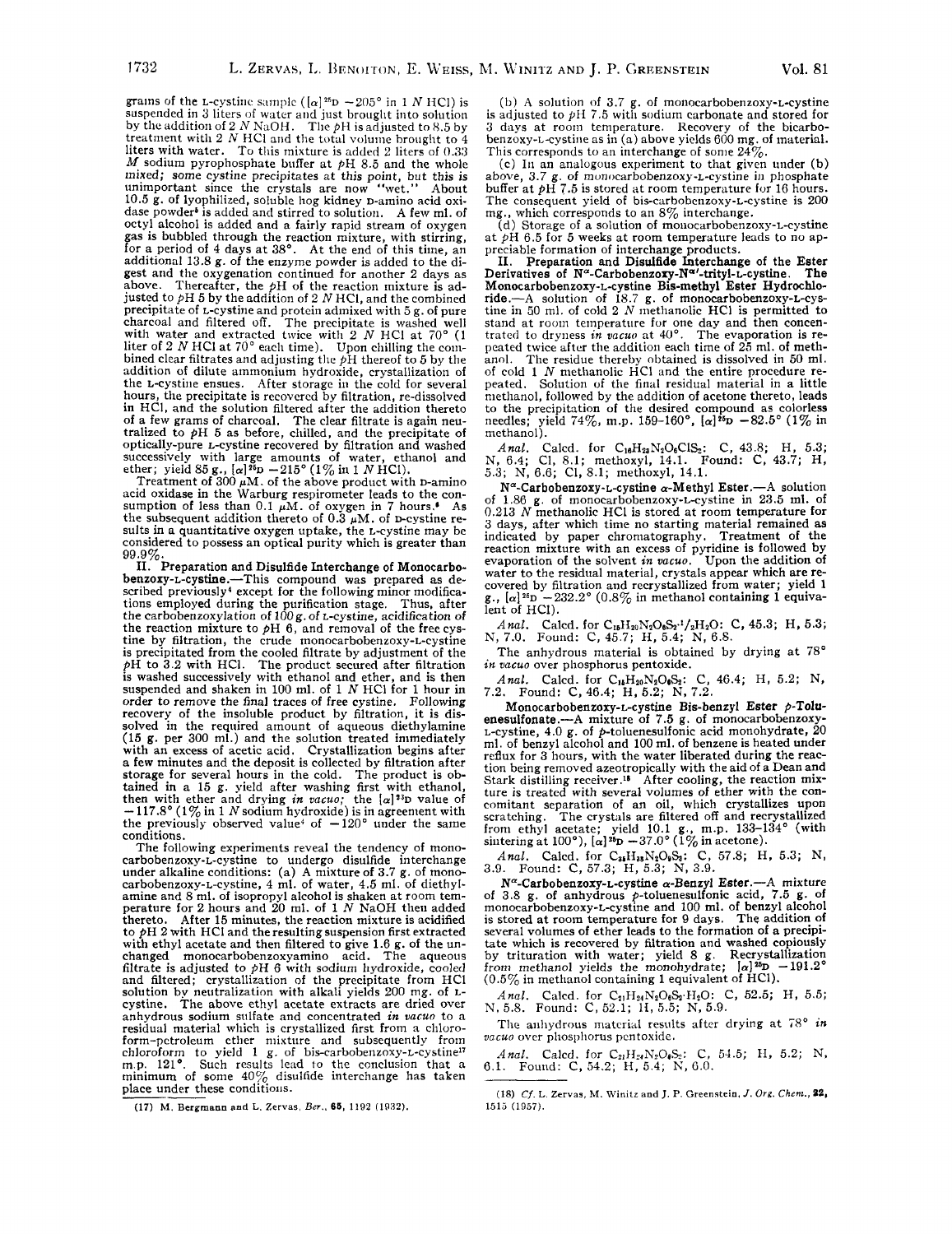**Na-Carbobenzoxy-Naf-trityl-L-cystine** Bis-methyl Ester. -To a suspension of **4.4** g. of monocarbobenzoxy-L-cystine bismethyl ester hydrochloride in **30** ml. of anhydrous chloroform is added 3.0 ml. of pure anhydrous triethylamine.<sup>11</sup> After the ester has dissolved, **2.8** g. of trityl chloride is added and the solution stored overnight at room temperature. The reaction mixture is washed successively with water and chloroform and then evaporated *in vacuo.* After the addition of a little methanol to the residual material, the evaporation process is repeated. A residual sirup is obtained which crystallizes in the presence of methanol upon scratching with a glass rod. Recrystallization is effected from methanol; yield **75%,** m.p. **66-67",** *[a]"D* +103' **(1%** in chloroform).

*Anal.* Calcd. for C<sub>88</sub>H<sub>30</sub>O<sub>6</sub>N<sub>2</sub>S<sub>2</sub>: C, 65.2; H, 5.6; N, 4.3. <br>Found: C, 64.9; H, 5.7; N, 4.2.

Detritylation of sample of the aforementioned compound was effected as follows: A solution of 0.64 g. of N<sup>a</sup>-carbobenzoxy-N<sup>a'</sup>-trityl-L-cystine bis-methyl ester in 2 ml. of 0.5 *N* methanolic HCl is boiled for 1–2 minutes.<sup>11</sup> On the addition of ether to the cooled reaction mixture, monocarbobenzoxy-L-cystine bis-methyl ester hydrochloride precipitates in nearly quantitative yield, m.p.  $159-160^{\circ}$ ,  $[\alpha]^{25}D$ -82.5° (1% in methanol). The melting point remains unchanged upon admixture with an authentic sample of monocarbobenzoxy-L-cystine bismethyl ester hydrochloride.

The preparation of the bis-benzyl ester of  $N^{\alpha}$ -carbo**benzoxy-Naf-trityl-L-cystine** from **1.45** g. of monocarbo-benzoxy-L-cystine bis-benzyl ester p-toluenesulfonate, **0.6**  ml. of triethylamine and **0.56** g. of trityl chloride in 10 ml. of chloroform was attempted by a procedure analogous to that employed to procure the corresponding dimethyl ester. An oil ensued which resisted crystallization.

Bis-carbobenzoxy-L-cystine Bis-hydrazide.-A solution of **5.08** g. of **bis-carbobenzoxy-L-cystine** in 10 ml. of **2** *N*  methanolic HCI is stored at room temperature overnight and the solvent then evaporated *in vacuo.* The evaporation is repeated twice after the addition each time of a small amount of absolute methanol. The residual material is treated with 10 ml. of **1** *N* methanolic HCI, the reaction mixture permitted to stand overnight, and the evaporation of the solution effected as above. An oil results which is dissolved in **80** ml. of methanol to which **1.3** ml. of hydrazine hight at room temperature, a precipitate forms which is recovered by filtration and recrystallized from ethanol; yield **3.1** g., m.p. **175176'.** 

*Anal.* Calcd. for C<sub>2</sub>H<sub>23</sub>O<sub>6</sub>N<sub>6</sub>S<sub>2</sub>: C, 49.2; H, 5.3; N, 15.7. Found: C, 49.4; H, 5.4; N, 15.5.

Disulfide Interchange Reactions.-Treatment of  $N^{\alpha}$ **carbobenzoxy-Na'-trityl-L-cystine** bis-methyl ester with hydrazine in methanol does not yield the anticipated N<sup>a</sup>-<br>carbobenzoxy-N<sup>a'</sup>-trityl-*L*-cystine monomethyl ester monohydrazide but proceeds instead with the formation of two reaction products, bis-trityl-L-cystine bis-methyl ester and bis-carbobenzoxy-L-cystine bis-hydrazide. This indicates the occurrence of an interchange at the disulfide linkage under the reaction conditions employed. Comparable dis-mutation is mediated in alkaline media. Such phenomenon is demonstrated by the experiments which follow: (a) A solution of 1.9 **g**. (0.003 mole) of N<sup>a</sup>-carbobenzoxy-N<sup>a</sup>'-<br>trityl-L-cystine bis-methyl ester in 30 ml. of methanol is treated with **2** ml. of hydrazine hydrate and the mixture permitted to stand at room temperature overnight. A precipitate forms which is filtered over suction, washed with methanol and then recrystallized from methanol; yield 0.9 g., m.p. 145-146°. No depression is shown by a mixed melting point with an authentic sample of bis-trityl-L cystine bis-methyl ester.<sup>11</sup> As a further proof of its depression. From the concentrated mother liquors of the original reaction mixture are obtained two crystalline fractions, namely, **0.4** g. of a material melting at **139-140'**  and 0.3 g. of a material melting at **125'.** Washing of the lower melting fraction thoroughly with benzene, in which bis-trityl-Lcystine bis-methyl ester is quite soluble, results

**(le)** *E.* **Fischer and U. Suruki,** *Z. physiol.* **Chcm., 46, 406 (1905).** 

in a marked elevation of the melting point to 170-171°. **A** mixed melting point with bis-carbobenzoxy-L-cystine bishydrazide is without depression.

(b) To a solution of 1.1 g. of  $N^{\alpha}$ -carbobenzoxy- $N^{\alpha}$ <sup>,</sup> trityl-L-cystine bis-methyl ester in **25** ml. of methanol is added **0.2** g. of hydrazine hydrate and the reaction mixture stored overnight at room temperature. After this time,  $0.6 \times$  of a solid deposit is recovered by filtration. Extrac-0.6 g. of a solid deposit is recovered by filtration. Extraction of the precipitate with benzene leaves only  $0.05$  g. of an tion of the precipitate with benzene leaves only  $0.05$  g. of an insoluble residue. Evaporation of the benzene extracts yields  $0.55$  g. of bis-trityl-L-cystine bis-methyl ester, m.p. 143–144°. Concentration of the origin 'yields a residue which is washed with benzene. The com- bined benzene-insoluble frnctions, after crystallization from ethanol, yield **0.30** g. of **bis-carbobenzoxy-L-cystine** bishydrazide, m.p. **169-170'.** 

(c) A mixture of 1.9 g. of N<sup>a</sup>-carbobenzoxy-N<sup>a</sup>'-trityl-L-cystine bis-methyl ester, **30** ml. of methanol and **0.3** ml. of **1** *N* methanolic KOH is allowed to stand at room temperature for **2** days. The colorless precipitate which forms is filtered off and recrystallized from methanol; yield 0.28 g., m.p. **146-147** . A mixed melting point with bis-trityl-L-cystine bis-methyl ester is without depression. No saponification occurs during the aforementioned process by virtue of the steric hindrance afforded by the bulky trityl substituent.<sup>11</sup>

Preparation and Disulfide Interchange of **Mono-IV.**  glycyl-L-cystine. **Mono-(carbobenzoxyglycyl)+cystine.-**  Solid carbobenzoxyglycyl chloride17 (prepared from **10.5** g. of carbobenzoxyglycine) is added in four equal portions, with vigorous shaking, to a solution **of 36.0** g. **(0.15** mole) of Lcystine in a mixture of **95** ml. of **4** *N* sodium hydroxide and **95** ml. of dioxane at *0".* The PH of the solution is adjusted to **6** with hydrochloric acid within 10 minutes after the initial addition of acid chloride, and the dioxane is subsequently removed from the reaction mixture by evaporation under reduced pressure. After treatment of the concentrate with 50 ml. of water, the cystine is filtered off with the help of a filter aid and the filtrate adjusted to **pH 1.8** with concentrated hydrochloric acid.20 The mixture is then washed twice with ethyl acetate and the aqueous fraction carefully brought to **pH 3.2** with lithiiim hydroxide solution. The resulting solution (approximately **150** ml.), after stor-age in the cold overnight, yields **5.5** g. of the desired product, which is collected over suction and washed first with cold water, then with ethanol; an additional 1.0 g. of product is recovered by concentration of the filtrate, followed by the addition of ethanol thereto. Recrystallization is accomplished from water by the addition of ethanol; m.p. **178-**  180° dec.,  $\alpha$ <sup>25</sup>D -136° (2% in water containing 1 equivalent of hydrochloric acid).

Anal. Calcd. for C<sub>16</sub>H<sub>21</sub>N<sub>3</sub>O<sub>7</sub>S<sub>2</sub>: C, 44.4; H, 5.1; N, **9.7; S, 14.8.**  Found: C, **44.2;** H, **5.1;** N, **9.8;** S, **15.0.** 

**Monoglycyl-L-cystine.-Three** grams of finely pulverized **mono-(carbobenzoxyglycy1)-L-cystine** is treated with a **22%** solution of dry hydrogen bromide in glacial acetic acid and the insoluble material triturated with a glass rod. After about an hour at room temperature, an additional 10 ml. of the hydrogen bromideglacial acetic acid reagent is added and the mixture stored for a further **2** hours. The reaction mixture is then treated with several volumes of absolute ether and the insoluble deposit washed copiously with ether and finally filtered. The precipitate is dissolved in **25** ml. of water and the solution adjusted to PH **6.2** with diethylamine. After cooling overnight, **200** mg. of cystine is recovered by filtration. Addition of ethanol to the filtrate yields a crystalline precipitate which is recrystallized twice from water-ethanol and air-dried; yield **1.0** g., m.p. **180-181"** dec., *[a] 2s~* - **189' (1%** in water). The analytical data indicates that each molecule of peptide is associated with **1.5** molecules of water of hydration.

Anal. Calcd. for  $C_8H_{18}N_3O_6S_2 \cdot 1.5H_2O$ : C, 29.6; H, 5.6; N, 12.9; S, 19.8. Found: C, 29.4; H, 5.8; N, 12.9; S, **19.8.** 

Upon drying *in vacuo* over phosphorus pentoxide for **3**  hours at **78';** a **9% loss** in weight occurs to yield the anhy-

**<sup>(20)</sup> The volume of the filtrate is kept between 300 to 400 ml. in order to preclude the possibility of precipitation of the desired com**pound during the acidification; it is also helpful to add a small amount **of ethyl acetate to the reaction mixture just prior to the acidification step.**